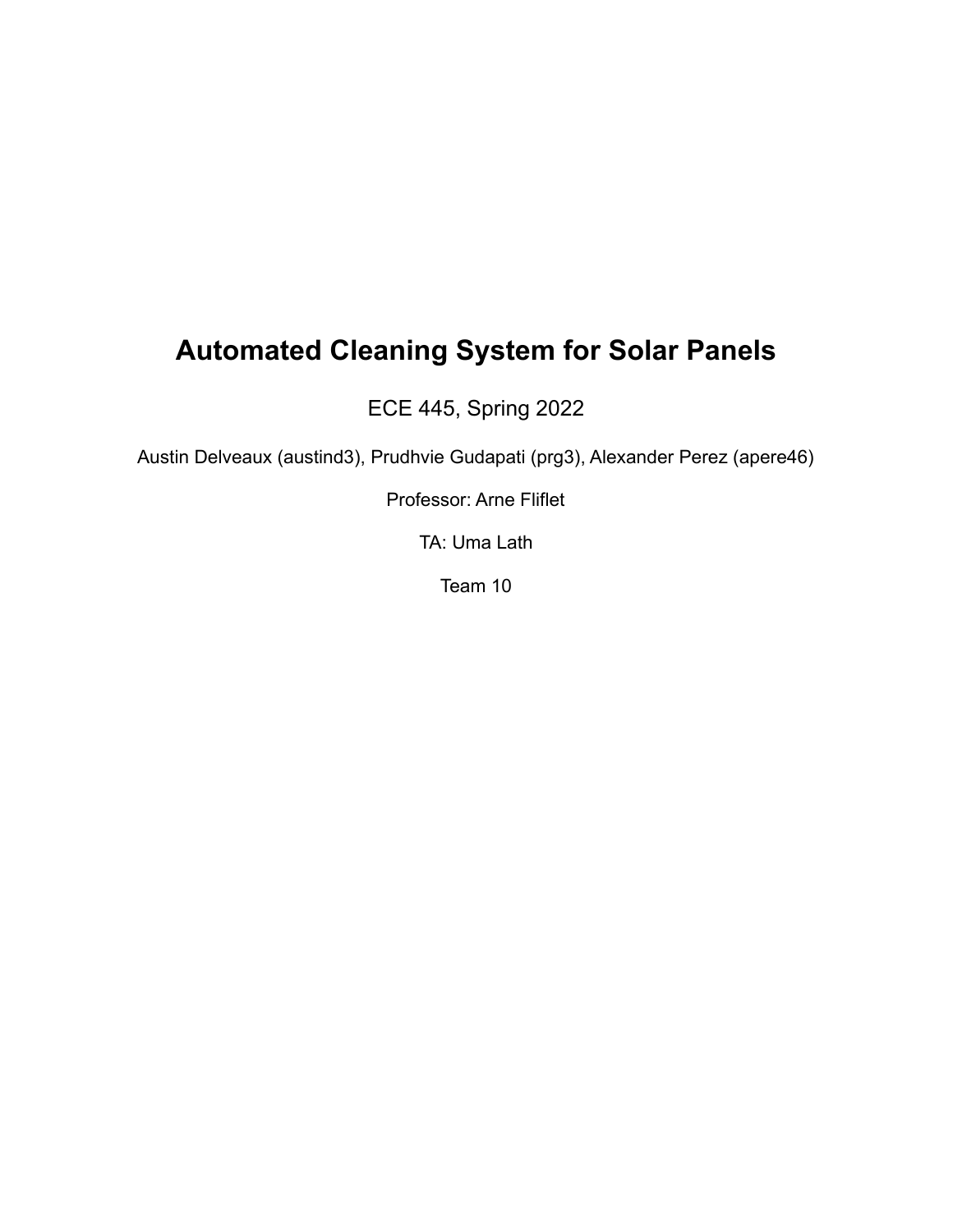## **1. Introduction**

a. Problem

As solar panels are constantly exposed to the outdoor elements to achieve maximum efficiency and performance, the natural dust in air or pollutants from nearby settlements can cover the surface of the photovoltaic arrays with particulate matter that negatively affects their power output. Current methods to remove this contamination are laborious and require human intervention to physically remove the dirt and dust which increases operation costs of solar farms. In applications where solar panels are installed on rooftops, cleaning can also be difficult as it will be left to the homeowner who may not be able to easily access the panels without specialized equipment.

b. Solution

An automated system which can detect decreased power output due to dirt coverage will be able to deploy a cleaning spray followed by a wiper to remove contaminants from the solar panels. This system can also be utilized to clear snow in cold climates by activation of just the wiper. Remote control of the wiper mechanism will also be possible for manual cleaning if needed in spite of the output readings being tracked by the system itself.

c. Visual Aid

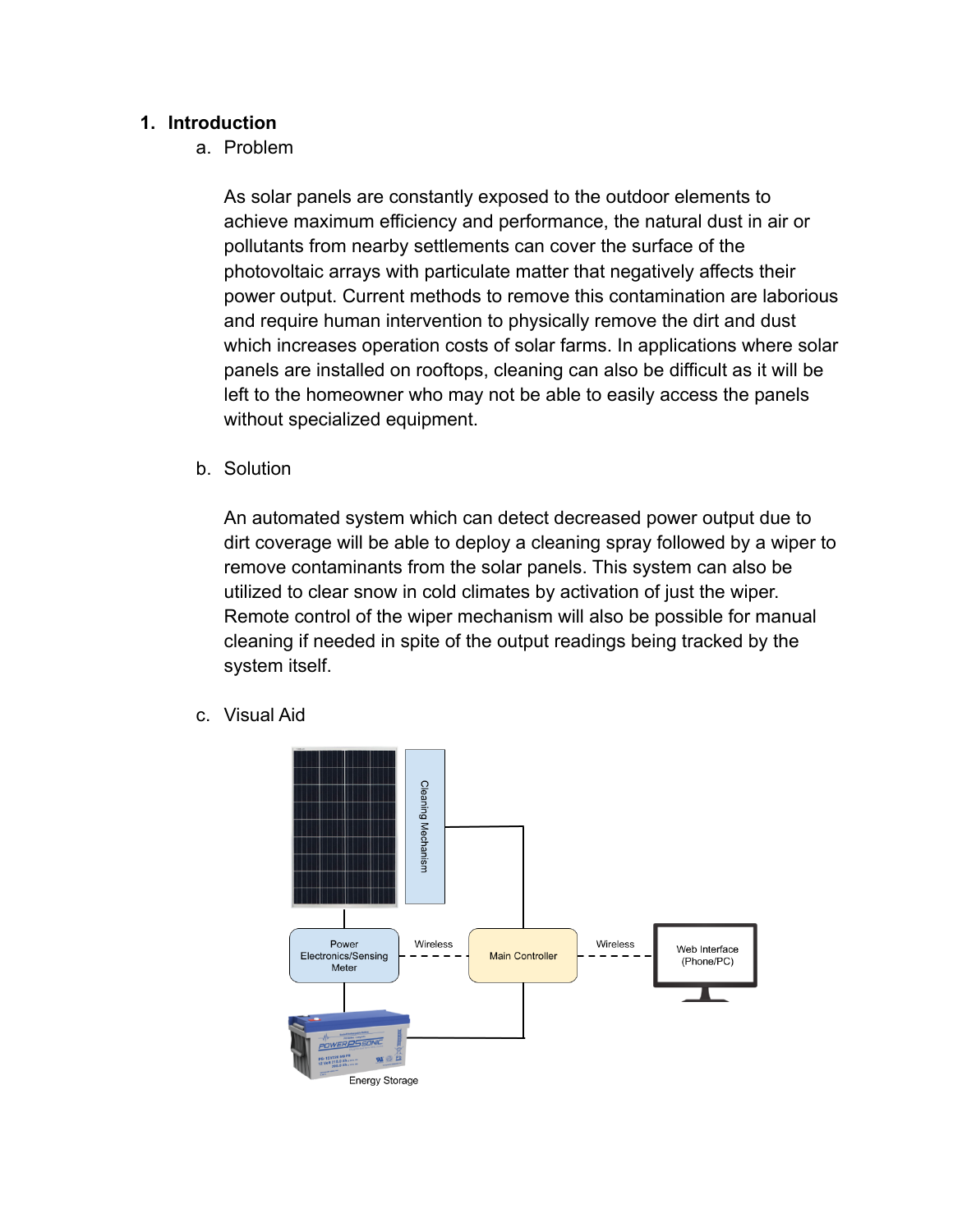- d. High-level Requirements
	- i. Ability to remotely activate the system from a web-based interface (either through PC or mobile phone) and receive email notifications about potential need for cleaning.
	- ii. System tracks power output data over lengths of time saving to an easily accessible repository for monitoring of conditions
	- iii. Automatically activate when output falls below specified threshold (between 25-35%) and show increase in power due to removal of contaminants.
	- iv. Solar panel power extracted is highly stabilized removing fluctuations in voltage and current allowing for sufficient charging of batteries.

## **2. Design**

a. Block Diagram



- b. Subsystem Overview
	- i. Cleaning Subsystem Receives input from the microcontroller relay to trigger pump and spray cleaning solution on solar panel if predetermined conditions are met. Wiper will then be triggered and move down the solar panel to clean the dirt off to return the solar panel back to top efficiency.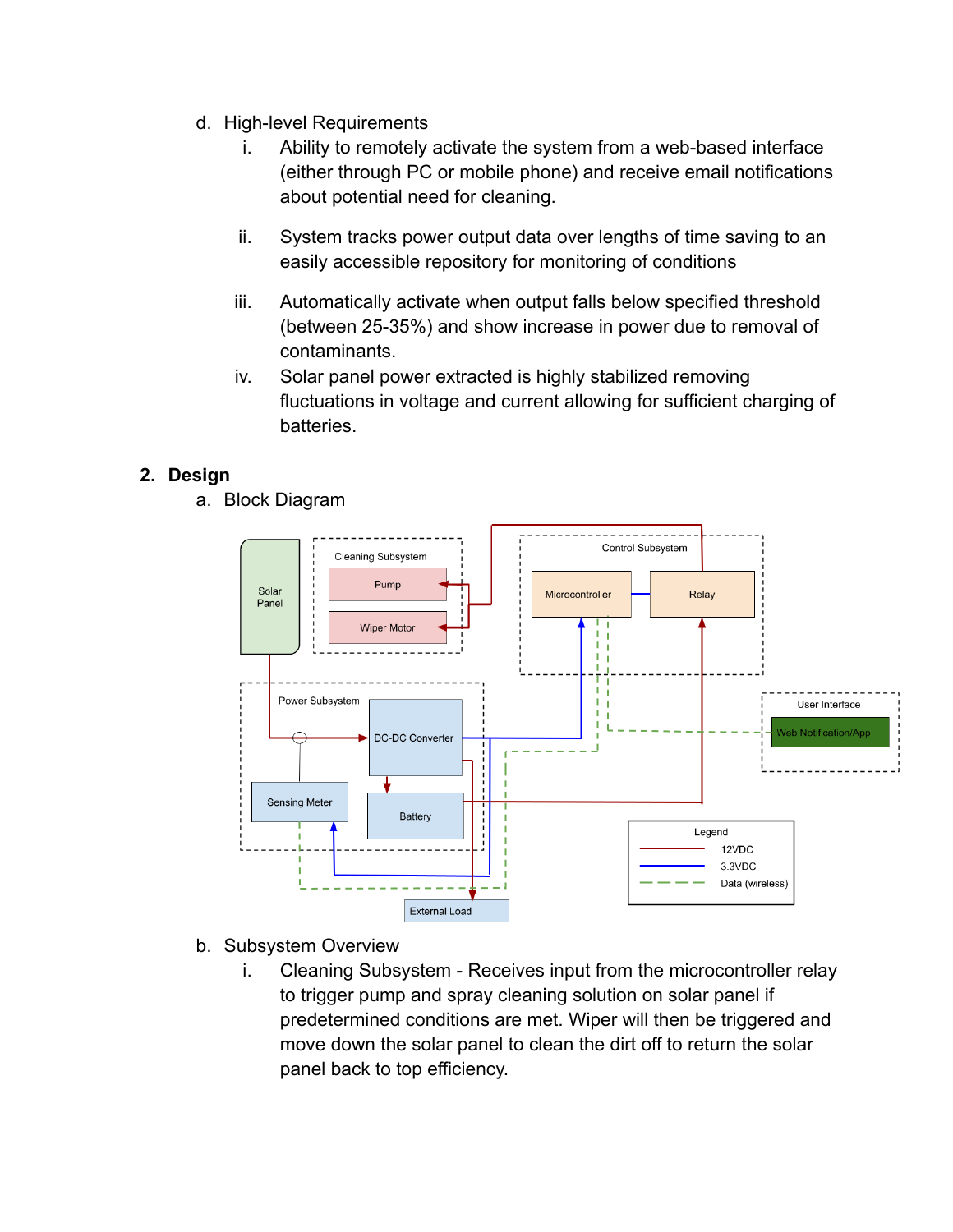- ii. Power subsystem MPPT DC-DC converter to extract maximum power from solar panel . Current meter and associated electronics to gather data for microcontroller to track power output. Charging circuitry for long-term storage batteries will also be included.
- iii. Control Subsystem Microcontroller and associated interconnections to provide wireless data to communication subsystem, obtain power output data from sensing subsystem, and signals to activate cleaning mechanism through relays.
- c. Subsystem Requirements
	- i. Sprinklers will spray, when told to either automatically from output data and microcontroller or remotely by the owner/user, a cleaning solution before the wiper is initiated to allow for cleaning of dust off of the panel. A small water pump will be used to bring liquid to the sprinklers and allow for liquid to be applied to the panel. We will use motors to move a wiper up and down the solar panel to clean off anything that is obstructing the solar panel.
	- ii. With remote access to the data we will be able, from any location, to get an alert when the power reaches a threshold, determined by us and the tradeoff power. This will allow us to make sure that the system is cleaning properly and that the solar panel is returned to normal power output. Also, we expect to be able to monitor the output data over a few days to track build up.
	- iii. A battery system will be charged from the solar panel in a way that does not significantly impact the power output and when fully charged it will remain until it needs to be used to power the cleaning system. MPPT electronics will be used to ensure that the system is charged efficiently and provide the cleaning system with sufficient power (a minimum of 12VDC for actual cleaning equipment and 3.3VDC for microcontroller)
	- iv. From a current meter we will be able to determine the output of the solar cell and depending on the threshold that we want to set, as losing enough power that is more than the power it takes to clean, will allow us to see it as reasonable to clean. Data of the solar panel output will also be tracked to detect build-up over the course of several hours/days.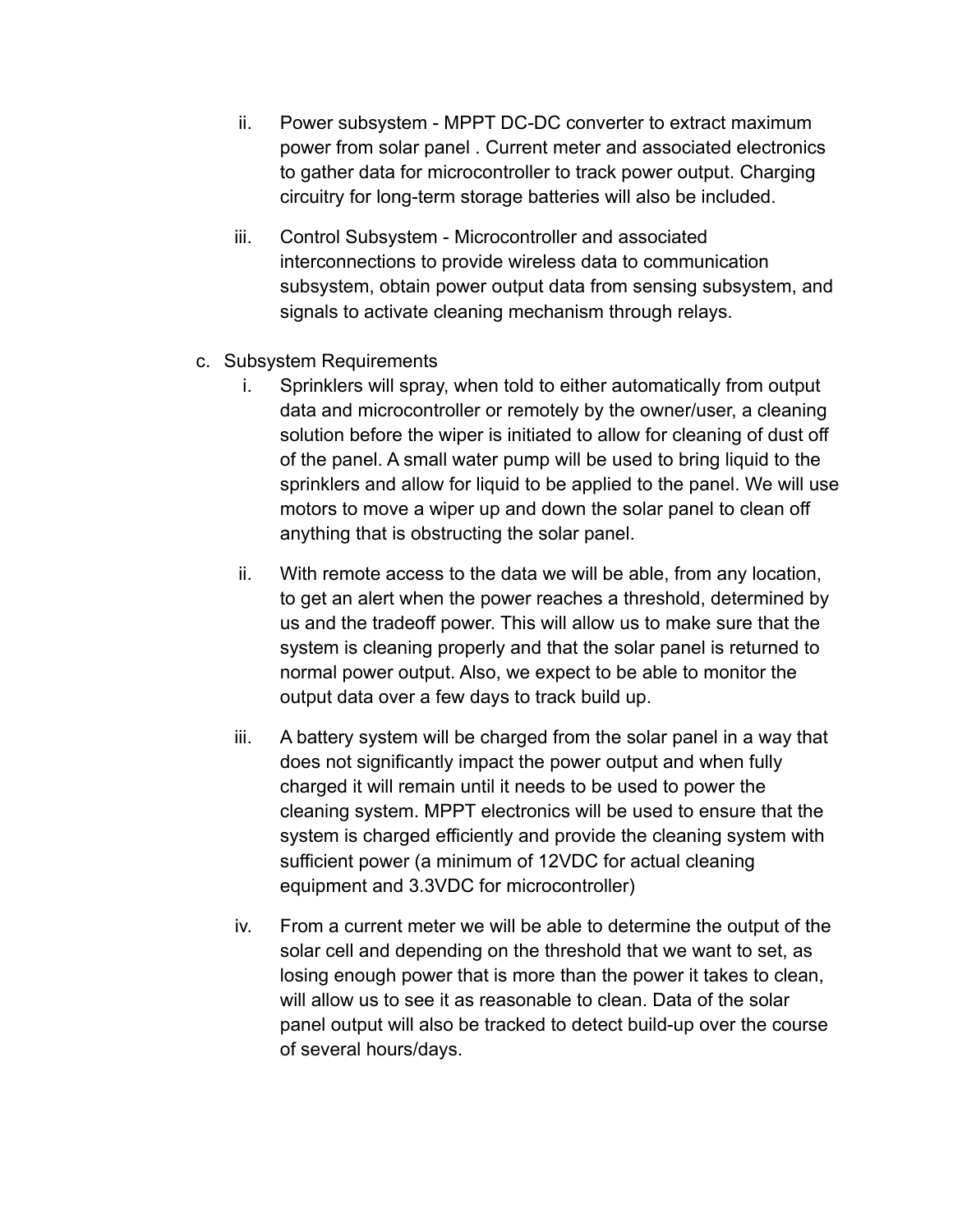- v. A microcontroller will be used to gather data from the current meters and calculate the possibility that dust or other debris is blocking the solar panel and will activate the cleaning system made up of the wiper and/or sprinkler. From the decrease in current we are able to determine the efficiency drop once the efficiency drops so much the cleaning process will be initiated. The decrease in current should be drastic and overall trends should be measured instead of short time periods to differentiate between cloud cover and actual dust and other debris. Additionally, the microcontroller should be able to identify the other current sensors + associated electronics by their ids so that many sensors can connect to one central microcontroller. Notifications will also be sent wirelessly to the end user. The microcontroller also will be able to activate relays which allow for the 12VDC inputs to the sprinkler and wiper motors to be controlled with 3.3VDC.
- d. Tolerance Analysis
	- i. A point of potential risk in the project is differentiating between cloud cover and dirt build up as cloudy days may appear as a dirtied panel to the program triggering a false cleaning which would waste stored energy and resources.
	- ii. While our system strives to be self-sufficient in power via batteries, we may find that excess energy could be sent to a larger bank or load to prevent damage to the DC-DC converter operating at no load.

## **3. Ethics and Safety**

- a. IEEE 802.11 Wireless communication standards
	- i. As our sensing meter and microcontroller rely on wireless communication, we must follow regulations set forth by IEEE and the FCC to prevent interference with networks of equipment nearby.
	- ii. Preferably, our project will use WiFi for the communication standard.
- b. IEEE 1013 Lead-acid battery selection, charging, testing, and evaluation of batteries for PV systems
	- i. Sealed lead-acid batteries will be used to store energy for the project and possibly for a demonstration of connections to larger storage systems. We will need to size our components in the power